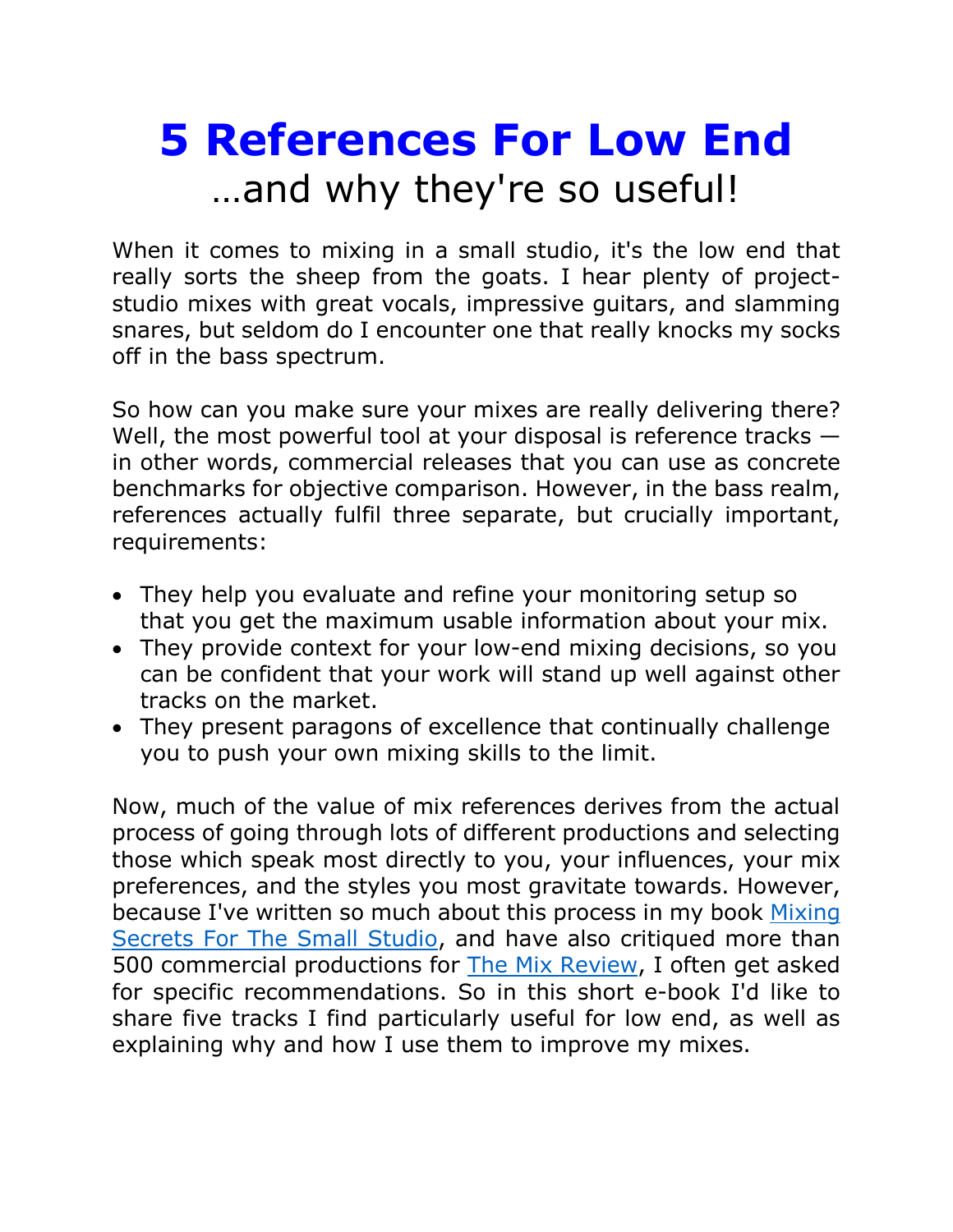## **Calvin Harris feat. Kelis: 'Bounce'**

A lot of kick drums have a sense of power in some frequency ranges, but not in others. So, for instance, it's not uncommon to hear a percussive upper midrange 'point' being overemphasised to disguise a soggy, bloated low end. In other cases, you might have well-controlled lows, but



no oomph in the lower mids to translate the kick sound onto smaller systems. Or it might just be that the attack in different frequency ranges doesn't feel properly time-aligned, so that the drum always seems somehow less punchy than the competition.

But then there's this Calvin Harris track, where all the kick-drum frequencies arrive at exactly the right time, making the attack super-punchy and allowing it to cut effortlessly through the mix without relying on some kind of spitty Eurodance 'click'. There's plenty of low-end welly in there as well, around 50Hz or so, but below that it tails off, which is sensible given that super low-end kick components can easily make uptempo productions like this appear to drag.

That low-end space left by the kick also leaves ample room for the bass line's fundamental frequencies to grumble along underneath without too much interference, ensuring an impressive display of low-spectrum extension without sacrificing rhythmic definition. But even though the bass line feels very warm and LF-heavy, in reality it has enough well-controlled midrange components that the line translates beautifully onto small playback systems as well — and this mix translation is further helped by flawless lower-spectrum mono compatibility.

[Listen here](https://themixreview.org/reviews/bounce/)…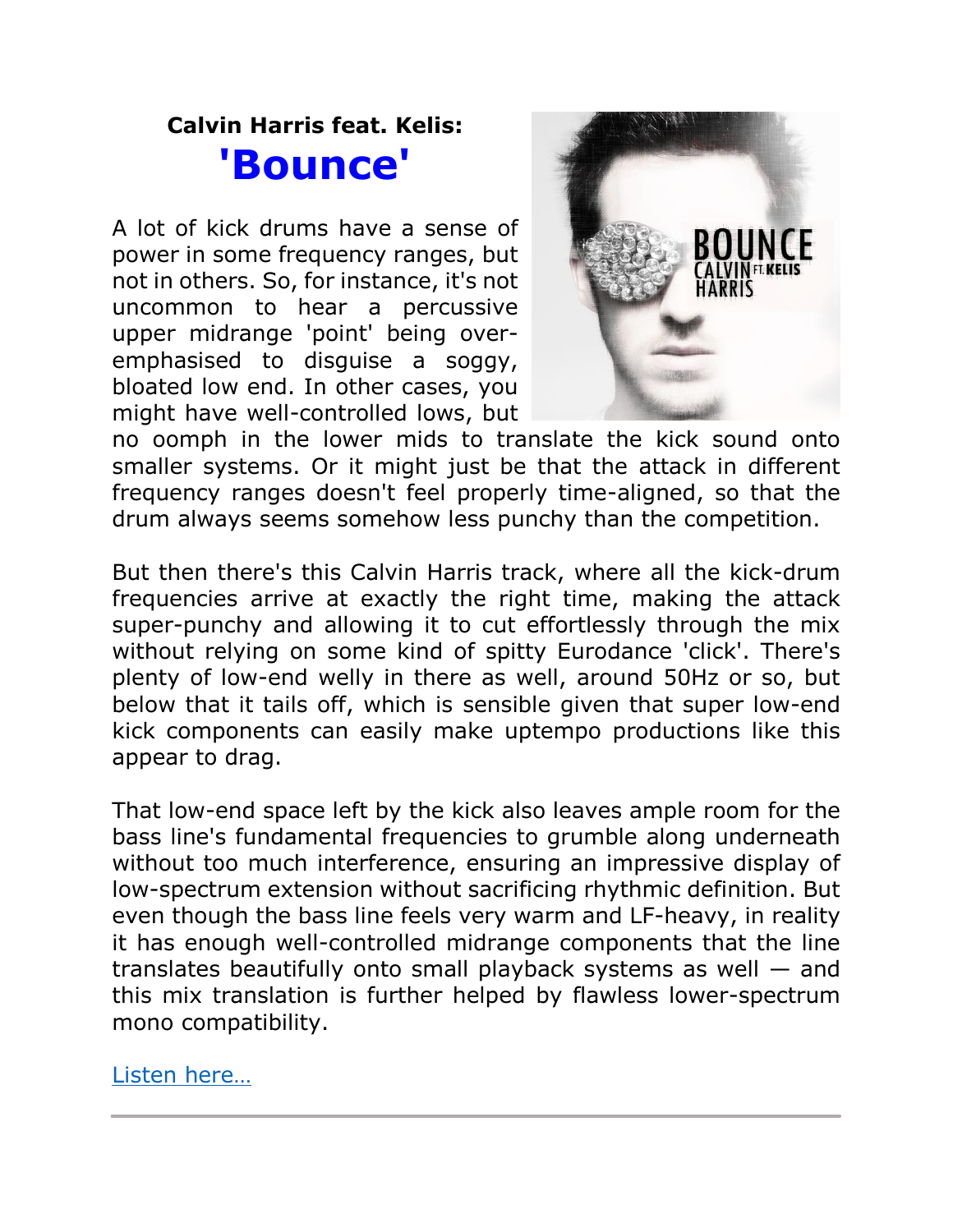### **Christine & The Queens: 'Christine'**

Creating hardware that faithfully reproduces bass is very challenging from an engineering perspective, and even decent speakers can easily be hamstrung by resonances in your studio room. So one big way you can improve your small-studio mixes is by choosing the right monitoring



system and working out how to arrange your room to get the best out of it. And the value of this Christine & The Queens reference in that respect is not what it tells you about your  $mix - but$  what it reveals about your monitoring.

The reason it's so useful is that it's tremendously detailed at the low end, compared with more mainstream records that deliberately simplify the low end to maximise punch and clarity. There are sustained sub-bass layers, a reverse-envelope synth, a rhythmic sequence, and at least two separate kick layers (one tight, the other more sustained). It takes a listening system with serious resolution to keep all those components distinct from each other, and to identify the respective balances within and between the 20- 40Hz, 40-80Hz, and 80-160Hz octaves. And, of course, the mix's general LF extension will also quickly demonstrate how low your monitoring actually goes.

But there's more. However, much bass your speaker puts out, it's vital for mixing that it can also transmit fast level changes at the low end. If a low-frequency component starts or stops abruptly, then you want the speaker to match that, rather than taking its own sweet time. This is especially important with 'Christine', where there's a lot of variation in envelope characteristics between the different low-frequency layers (some of which have a very short decay). A lot of budget monitoring setups just don't have sufficiently tight time-domain control to bring out all those internal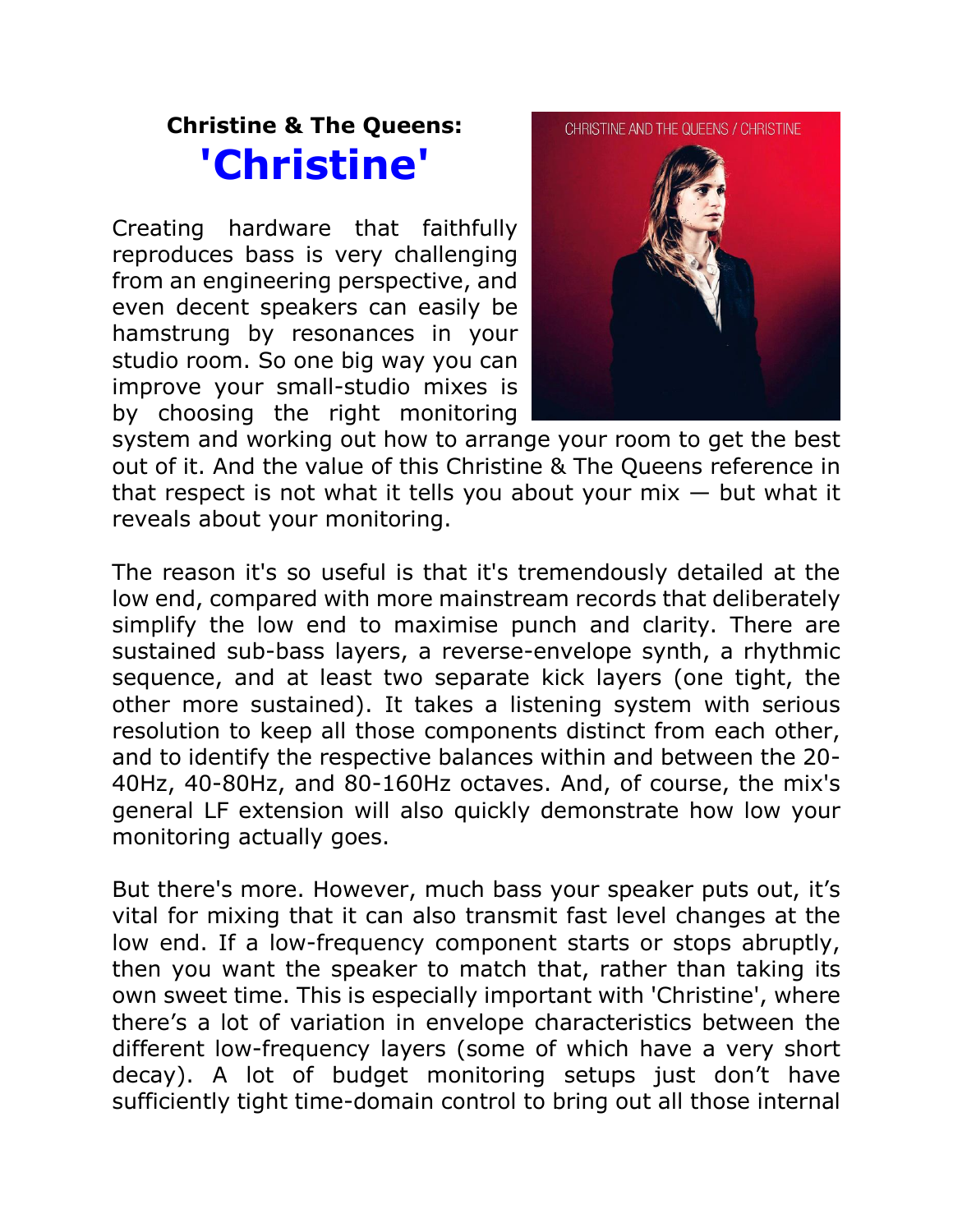details, and just render everything as a more or less sludgy blur. So that makes this track something of an acid test: the more detail a speaker system can reveal in 'Christine', the more useful it'll typically be for mixing purposes.

Incidentally, there are a variety of different versions of this track available, and it's the 2014 French-language release you need to look for. The later 2015 English-language version (titled 'Tilted') seems to have been at least partially remixed and doesn't have quite the same degree of low-end detail or spectral extension.

[Listen here](https://youtu.be/rs40yxHjTxQ)…

## **Post Malone: 'Circles'**

Having a bassy track is all very well, but most listeners don't actually hear true bass very often, because massmarket hardware tends to be built to a price, and it's more expensive to produce lows than highs. So if the bass and kick drum are important to your music, then you've got to make



sure they don't just have loads of low end, but also enough impact on the rest of the spectrum so that they carry over to mainstream listeners. Which is where this mix reference scores really strongly.

The kick-drum has terrific small-speaker translation by virtue of a strong 200-300Hz emphasis and plenty of noisy midrange ambience. Pushing a kick drum's low-midrange region is frequently the last thing you want to do in a lot of mixes where bass, keyboard, and electric-guitar parts are all vying for a share of the warmth there, because it can be a recipe for overall muddiness. In this case, though, the kick drum's energy is actually rather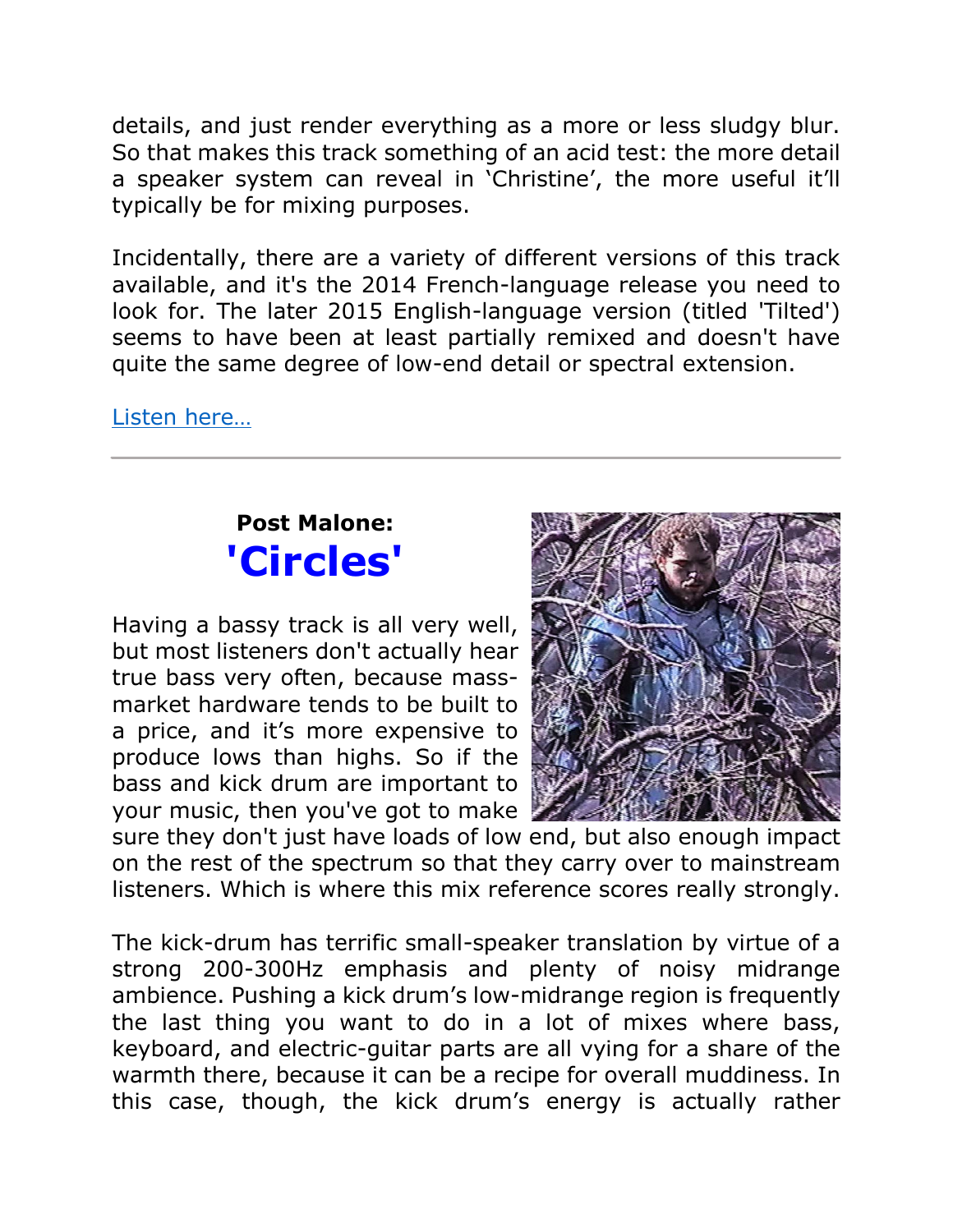restrained below 200Hz, and the low midrange itself is very tightly controlled in the time domain, mitigating any sense of bloat.

The bass line is quite similar to the kick in that it has loads of midrange character and not much true low end. But there's also a sub-bass layer rumbling around beneath it, subtly defining the low extreme of the mix so that it feels like there's more sub-100Hz energy going on than there really is. (And if your speakers are good enough, you might also notice that this sub-bass component is a little unusual too, because it's actually a separate sub-octave synth, and doesn't always precisely track the main bass line in terms of timing and pitch register.)

So the upshot of all this is that if you switch between full-range and bandwidth-restricted playback systems, the subjective balance between the kick and bass and the rest of the arrangement remains remarkably consistent  $-$  which is basically what mix translation is all about!

[Listen here](https://themixreview.org/reviews/circles/)…

#### **Sting:**

# **'All Four Seasons'**

I think a reference collection should be a living resource  $-$  in other words, something that you continuously develop over the years to reflect changing musical/sonic fashions and your own professional growth. I've been adding new reference tracks and weeding out older ones for my



own use ever since I seriously started working with references more than 20 years ago, and only very few have stayed the course since the beginning. There is one track, though, that I can't ever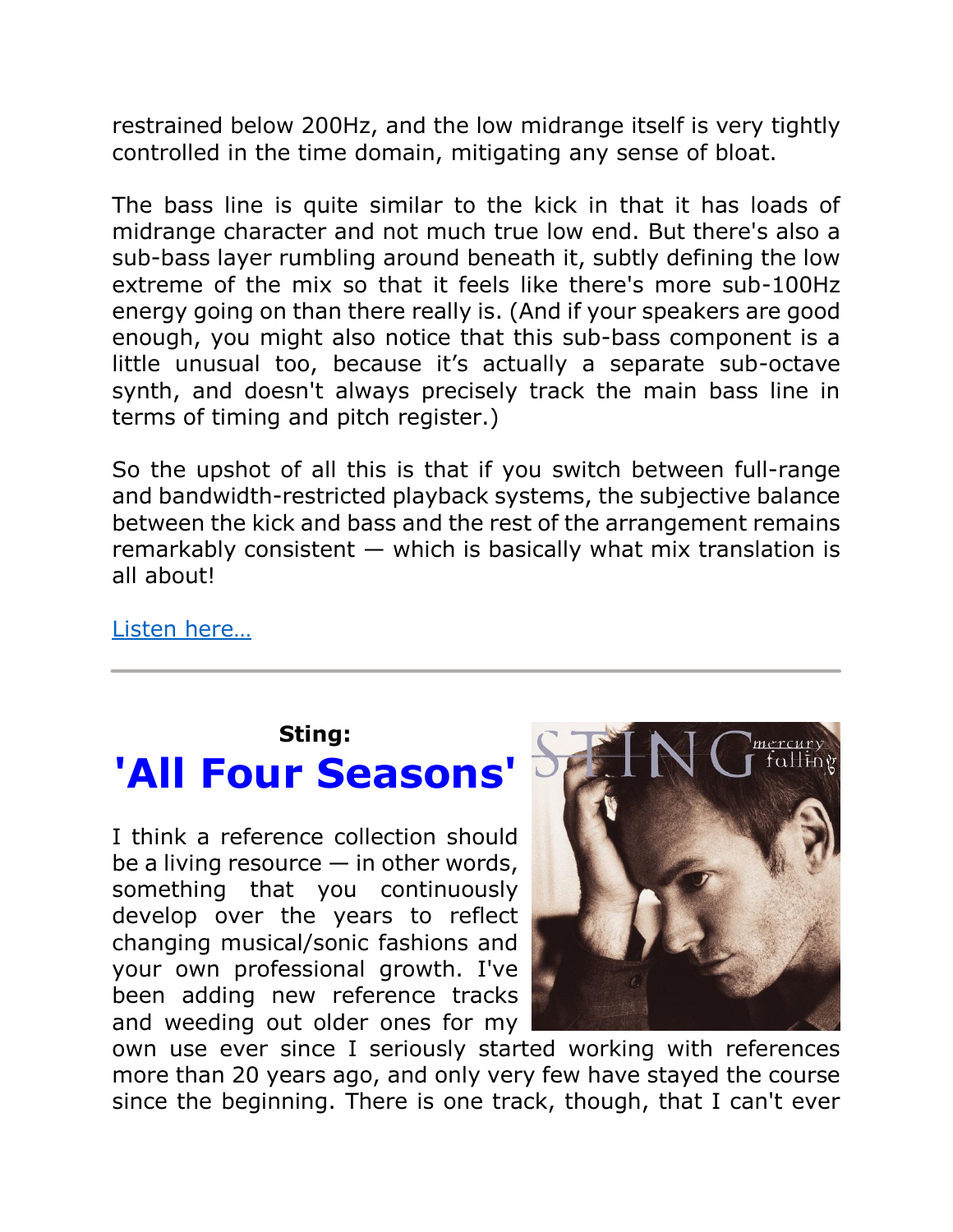imagine being without, and that's this lesser-known Sting number, from the album *Mercury Falling*.

And the biggest reason for this is that I quickly discovered it to be excellent for demonstration purposes, because the bass-guitar balancing is masterful. On the one hand, the line is wide-ranging enough (fundamentals covering a whole octave from 80Hz down to 40Hz) that it's pretty revealing of low-end shortcomings in projectstudio speakers and acoustics. Basically, if the line sounds uneven, then it's not the mix's problem! In addition, though, the song's very good for illustrating mono-compatibility, mix translation, and the importance of midrange energy for kick and bass sounds in general — it continues to impress me how great this record sounds over pretty much any playback system, big or small.

As a result of all that, I've ended up using it for masses of workshops, seminars, studio visits, training sessions, and so on, and it's also been a 'guinea pig' for many recording and processing tests I've done over the years. All of which means that I've heard it on literally thousands of different playback systems in all sorts of different acoustic environments, which now makes it more useful than probably any other track I know when it comes to quickly assessing the low-end character of new monitoring environments I encounter. If I have to walk into an unfamiliar studio and start work straight away, a brief blast of this track immediately gives me a broad-brush idea of how the monitors are responding, and helps avoid any serious engineering misjudgements on my part.

So although this track is a great reference on its own terms, it's also a reminder that the power of any reference isn't simply something intrinsic  $-$  it's something that you actively build up over time as you choose to use and reuse that track over time.

[Listen here](https://youtu.be/YaG_Lym4Zsw)…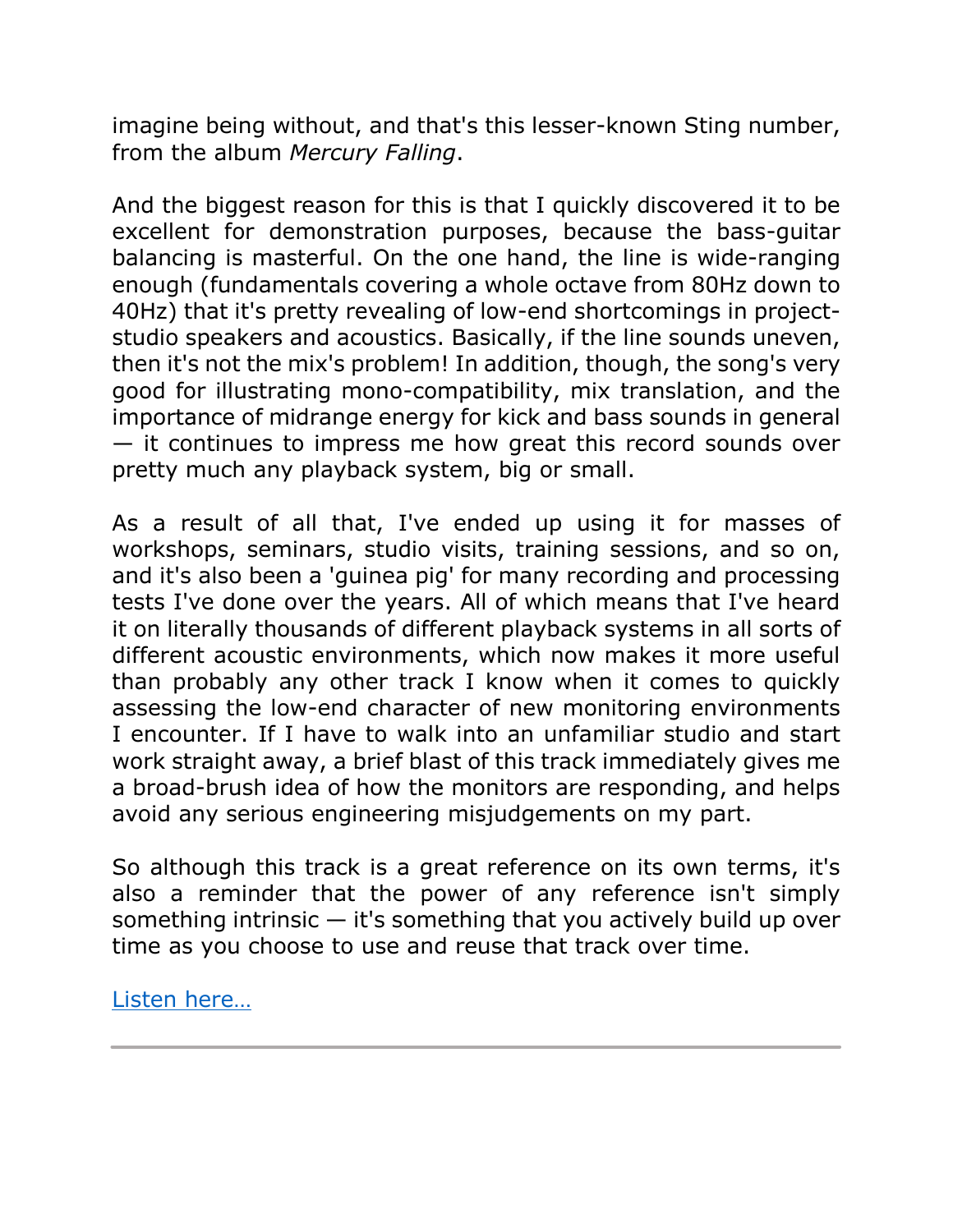## **Anderson Paak: 'Lockdown'**

While there's a place for hard-edged kick and bass sounds, there are also times when you're looking for something smoother and more laid back, but while retaining a strong sense of warmth and power. This can be a very difficult combination to achieve, so it's great to have a song like 'Lockdown' as a benchmark here.



The kick drum has characteristics strongly reminiscent of a past favourite reference of mine, Dr Dre's album [2001,](https://en.wikipedia.org/wiki/2001_(Dr._Dre_album)) in that there's powerful low-midrange punch that translates beautifully onto smaller speakers, as well as plenty of 50-80Hz power, and yet there's also ample space earmarked in both the time and frequency domains for the powerful, warm-sounding bass part. That said, the low-end power of that Dr Dre album is now a little out of touch with modern, more sub-heavy records, whereas 'Lockdown' is bang up to date for me in this respect, and the extra low end afforded to the kick drum also makes it somehow more able to stand on its own at the low end, where on *2001* its subjective weight is partially an illusion maintained by its combination with bass line.

(It's also worth pointing out that, as much as you might think these drums are programmed, close examination of the waveforms suggests that there's actually a live performance.)

[Listen here](https://themixreview.org/reviews/lockdown/)…